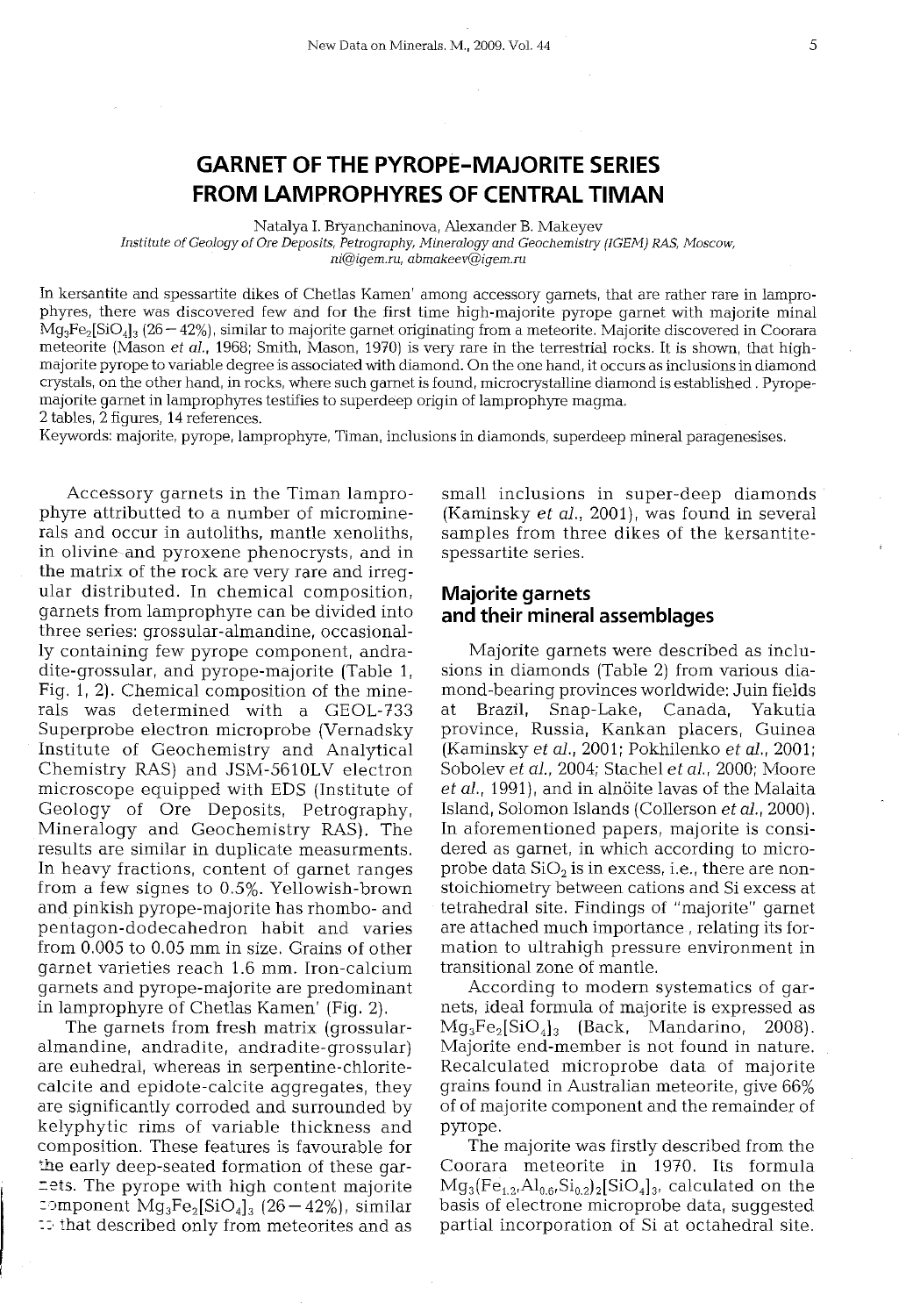

*Fig.* 1. *Scanning-electron microscope image* of *polished section* of *lamprophyre-kersantite (spec. 381180, Kos'yusk Field, Central Timan, Russia. Pyrope-majorite-andradite, andradite, andradite-grossular,* and *andradite-pyrope-grossular garnets are associated* with augite (Cpx), actinolite (Act), chlorite (korundophylite) (Chl), calcite (Cal), albite (Ab). Rhombododecahedral crystals of garnet *(Maj)* range from 5 to 15 microns. Magnification (a)  $75<sup>x</sup>$ *,(b)*  $400<sup>x</sup>$ *.* 



*Fig.* 2. *Composition* of *garnets plotted* on *the evolvent* of *minals majorite-andradite-skiagite'-pyrope-grossular-almandine trigonal* prism:  $1$  – majorite from the Coorara meteorite (the first composition, approved by CNMNC IMA),  $2$  – garnets from diamond inclusions in diamonds from kimberlite pipes the Juin Field (Brazil), 3 – from lamprophyres of the Middle Timan (Russia), 4 – from inclusions in diamonds from kimberlite pipes of the region Snap-Lake (Canada), 5 – from xenoliths in alnöite lavas of the Malaita Island (Solomon Islands). Solid squares denote iron-calcium garnets from lamprophyres studied here (Table 1) and associated with the *pyrope-majorite .*

*• - skiagite - hypothetical garnet minal Fefe2(Si04}3'*

No special X-ray structural study was carried out to support incorporation of Si at octahedral sites of trivalent cations in garnets. Non-stoichiometry and excess of silica in composition of real garnets of minute inclusions (which size rarely exceeds  $1-20$  microns), most likely could be caused by technical problems of electron microprobe measurments or inhomogeneous sample resulted from microingrowths of pyroxene in garnet. Currently, the latter is received fact. In natural pyrope from garnetbearing xenoliths of diamond-bearing kimberlites, Haggerty and Sautter (1990) and Sautter *et ai.* (1991) described omphacite, diopsidejadeite solid solution, , and showed, that with the clinopyroxene content in garnet of 20 and  $30\%$ , SiO<sub>2</sub> was  $44-45.5$  wt.% and crystallochemical coefficients of  $Si<sup>4+</sup>$  calculated on the basis of 12 O, were  $3.14 - 3.24$  (Haggerty, Sautter, 1990; Sautter *et ai., 1991).*

For comparison of majorite garnets from variuos regions, we calculated available chemical data of the pyrope-majorite garnets by the same way, implying that majorite is the phase  $Mg_3Fe_2[SiO_4]_3$  as it was approved by the International Mineralogical Association for the garnet group minerals (Back, Mandarino, 2008).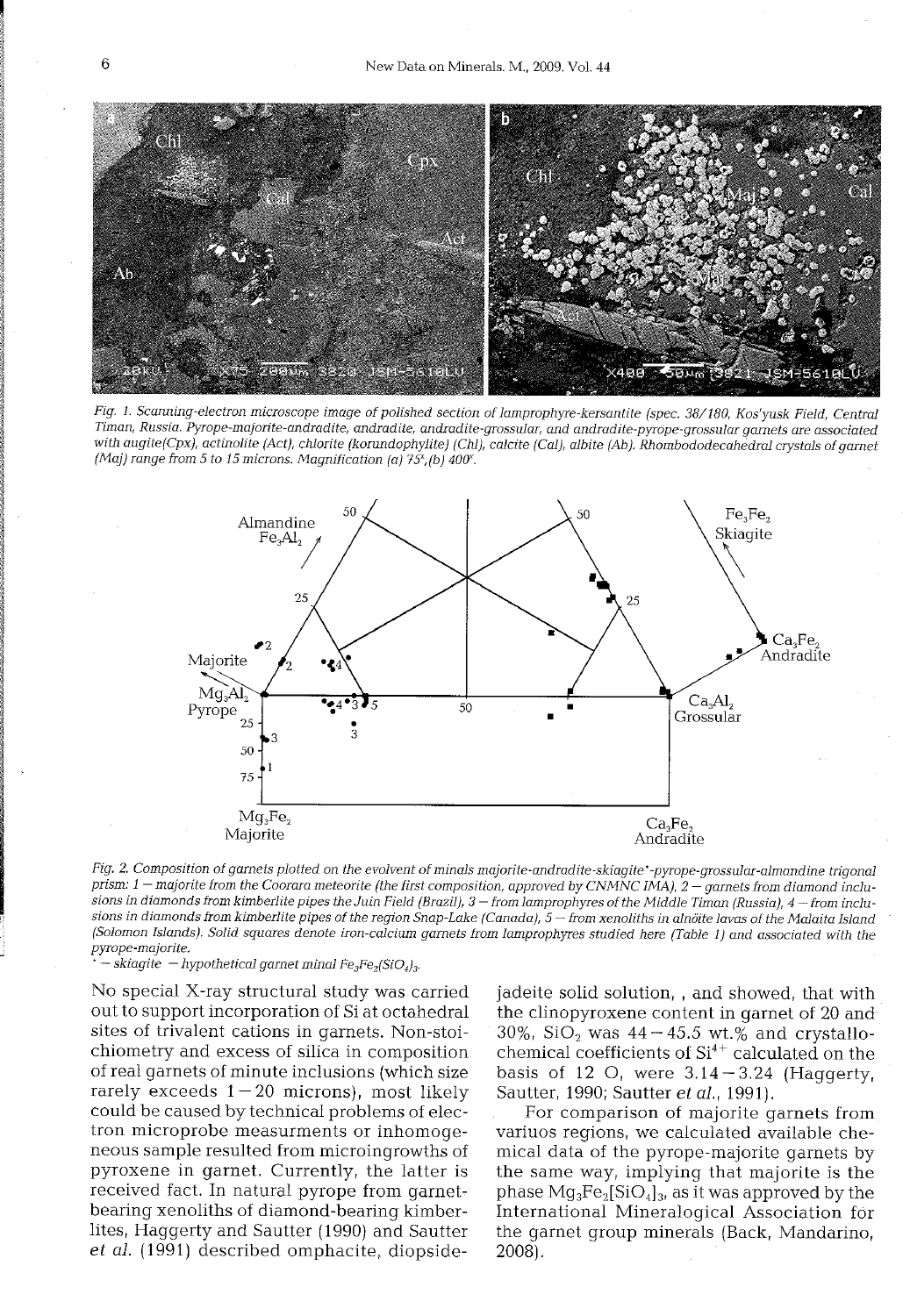| NoNo                           | 38/180       |                | $Chp-025$    |                | 116/33 |                |          | 116/43.5 |              | 116/47        |                     | $Chp-036c$     |                         | $Chp-036d$     |                 |                |
|--------------------------------|--------------|----------------|--------------|----------------|--------|----------------|----------|----------|--------------|---------------|---------------------|----------------|-------------------------|----------------|-----------------|----------------|
|                                | $\mathbf{1}$ | $\overline{2}$ | $\mathbf{1}$ | $\overline{2}$ | 1      | $\overline{2}$ | 3        | 4        | $\mathbf{1}$ | 2             | $\mathbf{1}$        | $\overline{2}$ | $\mathbf{1}$            | $\overline{2}$ | 1               | $\overline{2}$ |
| SiO <sub>2</sub>               | 35.39        | 36.80          | 36.92        | 38.78          | 38.98  | 38.81          | 38.78    | 38.98    | 38.81        | 38.71         | 38.91               |                | 39.32 38.64             | 38.83          | 38.75 38.84     |                |
| TiO <sub>2</sub>               | 1.94         | 1.10           | 0.05         | 0.00           | 0.00   | 0.00           | 0.00     | 0.00     | 0.00         | 0.00          | 0.00                | 0.00           | 0.05                    | 0.00           | 0.00            | 0.00           |
| AI <sub>2</sub> O <sub>3</sub> | 5.97         | 7.35           | 8.03         | 21.97          | 22.05  | 21.97          | 21.97    | 22.05    | 21.97        | 21.94         | 22.05               |                | 18.57 21.87             | 22.00          | 21.95 22.00     |                |
| $Cr_2O_3$                      | 0.00         | 0.00           | 0.06         | 0.00           | 0.00   | 0.00           | 0.00     | 0.00     | 0.00         | 0.00          | 0.00                | 0.48           | 0.19                    | 0.00           | 0.00            | 0.00           |
| Fe <sub>2</sub> O <sub>3</sub> | 23.01        | 21.76          | 20.12        | 0.00           | 0.00   | 0.00           | 0.00     | 0.00     | 0.00         | 0.00          | 0.00                | 5.30           | 0.00                    | 0.00           | 0.00            | 0.00           |
| FeO                            | 0.84         | 1.20           | 1.34         | 14.00          | 13.47  | 14.67          | 14.00    | 13.47    | 14.67        | 15.29         | 11.92               | 7.85           | 13.77                   | 13.71          | 14.25 13.40     |                |
| CaO                            | 31.74        | 26.01          | 33.25        | 25.25          | 24.62  | 23.96          | 25.25    | 24.62    | 23.96        | 23.60         | 27.12               |                | 23.29 25.19             | 24.89          | 24.89 25.57     |                |
| MnO                            | 0.46         | 0.00           | 0.24         | 0.00           | 0.00   | 0.07           | 0.00     | 0.00     | 0.07         | 0.00          | 0.00                | 0.00           | 0.28                    | 0.17           | 0.08            | 0.05           |
| MgO                            | 0.64         | 5.79           | 0.00         | 0.00           | 0.88   | 0.52           | 0.00     | 0.88     | 0.52         | 0.46          | 0.00                | 5.19           | 0.00                    | 0.39           | 0.08            | 0.15           |
| Sum                            | 100.00       | 100.00         | 100.00       | 100.00         | 100.00 | 100.00         | 100.00   | 100.00   |              | 100.00 100.00 | 100.00 100.00 99.99 |                |                         | 99.99          | 100.00100.01    |                |
| $Si4+$                         | 2.904        | 2.939          | 2.998        | 3.001          | 3.002  | 3.001          | 3.001    | 3.002    | 3.001        | 2.999         | 2.998               | 3.001 2.993    |                         | 3.000          | 3.000 3.000     |                |
| $Ti4+$                         | 0.119        | 0.066          | 0.003        | 0.000          | 0.000  | 0.000          | 0.000    | 0.000    | 0.000        | 0.000         | 0.000               |                | $0.000$ $0.003$ $0.000$ |                | $0.000$ $0.000$ |                |
| $Al^{3+}$                      | 0.577        | 0.691          | 0.768        | 2.001          | 1.999  | 2.000          | 2.001    | 1.999    | 2.000        | 2.001         | 1.999               |                | 1.668 1.994 2.000       |                | 2.000 2.000     |                |
| $Cr^{3+}$                      | 0.000        | 0.000          | 0.004        | 0.000          | 0.000  | 0.000          | 0.000    | 0.000    | 0.000        | 0.000         | 0.000               |                | 0.029 0.012 0.000       |                | $0.000\ 0.000$  |                |
| $\text{Fe}^{3+}$               | 1.419        | 1.306          | 1.227        | 0.000          | 0.000  | 0.000          | 0.000    | 0.000    | 0.000        | 0.000         | 0.000               |                | 0.304 0.000 0.000       |                | $0.000\ 0.000$  |                |
| $\text{Fe}^{2+}$               | 0.058        | 0.080          | 0.091        | 0.905          | 0.866  | 0.947          | 0.905    | 0.866    | 0.947        | 0.989         | 0.767               |                | 0.500 0.891 0.884       |                | 0.921 0.864     |                |
| $Ca2+$                         | 2.791        | 2.225          | 2.893        | 2.093          | 2.031  | 1.985          | 2.093    | 2.031    | 1.985        | 1.959         | 2.239               |                | 1.905 2.091             | 2.060          | 2.065 2.116     |                |
| $Mn^{2+}$                      | 0.032        | 0.000          | 0.016        | 0.000          | 0.000  | 0.005          | 0.000    | 0.000    | 0.005        | 0.000         | 0.000               |                | 0.000 0.018 0.011       |                | 0.005 0.003     |                |
| $Mg^{2+}$                      | 0.078        | 0.688          | 0.000        | 0.000          | 0.101  | 0.060          | 0.000    | 0.101    | 0.060        | 0.053         | 0.000               |                | 0.590 0.000             | 0.045          | 0.009 0.017     |                |
| Pyr                            | 2.6          | 22.9           | 0            | $\overline{0}$ | 3.4    | 2.0            | $\Omega$ | 3.4      | 2.0          | 1.7           | $\mathbf 0$         | 17.9           | 0.6                     | 1.5            | 0,3             | 0.6            |
| Alm                            | 1.9          | 2.7            | 3.0          | 30.1           | 28.9   | 31.6           | 30.1     | 28.9     | 31.6         | 33.0          | 25.5                | 16.7           | 29.7                    | 29.4           | 30.7            | 28.8           |
| Gros                           | 23.5         | 9.1            | 34.9         | 69.9           | 67.7   | 66.2           | 69.9     | 67.7     | 66.2         | 65.3          | 74.5                | 48.8           | 69.7                    | 68.7           | 68.8            | 70.5           |
| Andr                           | 71.0         | 65.3           | 61.4         | $\Omega$       | 0      | $\bf{0}$       | $\Omega$ | $\Omega$ | 15.2         | $\Omega$      | $\mathbf{0}$        | $\mathbf{0}$   | $\overline{0}$          | $\mathbf{O}$   | $\mathbf{O}$    | $\mathbf{O}$   |

*Table* 1.Chemical composition (wt.%) and components (%) of garnets from the lamprophyre of the Central Timan, associated with majorite-bearing pyropes

Note: original analyses were normalized to 100%. Content of bivalent and trivalent iron in microprobe analyses is divided on the *basis* of *stoichiometry*

*Calculation* of *end-member composition.* Formula coefficients (f.c.) are calculated according to standard procedure. Electron microprobe data providing only total iron are corrected: total Fe is redistributed between FeO  $\mu$  Fe<sub>2</sub>O<sub>3</sub> taking into account coefficient 1.11 conversing FeO to  $Fe<sub>2</sub>O<sub>3</sub>$ . In this case, stoichiometry between sums of bivalent and trivalent cations is 3.000:2.000. Firstly, spessartine end-member  $Mn_3Al_2[SiO_4]_3$  is calculated: 100 (f.c.  $\text{Mn}^{2+}$ )/3 = Spessartine (%). Secondly, almandine end-member  $Fe<sub>3</sub>Al<sub>2</sub>[SiO<sub>4</sub>]$  is calculated: 100 (f.c.  $Fe^{2+}$ )/3 = Almandine (%). In the third place, andradite component  $Ca_3Fe_2[SiO_4]_3$ linking Fe $^{3+}$  with Ca is calculated: 100 (f.c. Fe $^{3+})/2$  and 100 (f.c. Ca $^{2+})/3$ ; an amount of Andradite is deteremined by the lesser value. In the fourth place, with presence of Cr and Ca excess, uvarovite component  $Ca<sub>3</sub>Cr<sub>2</sub>[SiO<sub>4</sub>]$ <sub>3</sub> is calculated. The fifth calculated end-member is calculated. The fifth calculated end-member :<br>knorringite Mg<sub>3</sub>Cr<sub>2</sub>[SiO<sub>4</sub>]<sub>3</sub>: 100 (f.c. Cr<sup>3+</sup>)/2 -"Uvarovite" = Knorringite  $(\%)$ . This component may be absent at high Ca. In this case, Cr is included into uvarovite end-member. Grossular  $Ca<sub>3</sub>Al<sub>2</sub>[SiO<sub>4</sub>]$ <sub>3</sub> is the sixth calculated component:  $100$  (f.c.  $Ca^{2+}$ )/3 - "Andradite"  $-$  "Uvarovite" = Grossular  $(\%)$ . The seventh end-member is majorite  $Mq_3Fe_2[SiO_4]_3$ : 100  $(f.c. Fe<sup>3+</sup>)/2 - "Andradite" = Majorite (%).$ Finally, pyrope  $Mg_3Al_2[SiO_4]_3$  is calculated: 100 (f.c.  $A1^{3+}/2 - {}^{\text{II}}$ Almandine" - "Grossular» - «Spessartine" = Pyrope  $(\%)$ . Only such succession of calculation allow estimation majorite content. Majorite end-member estimated from virtual excess of  $SiO<sub>2</sub>$  in garnets is invalid.

According to calculation results given in Table 2 and plotted on evolvent of trigonal prism (Fig. 2), not all of described garnets with majorite component really contain it in fair quantity. Pyropes with  $26 - 42\%$  of majorite component from the Central Timan lamprophyre and pyrope inclusions with  $24 - 26\%$  of majorite in diamonds from the Juin Field, Brazil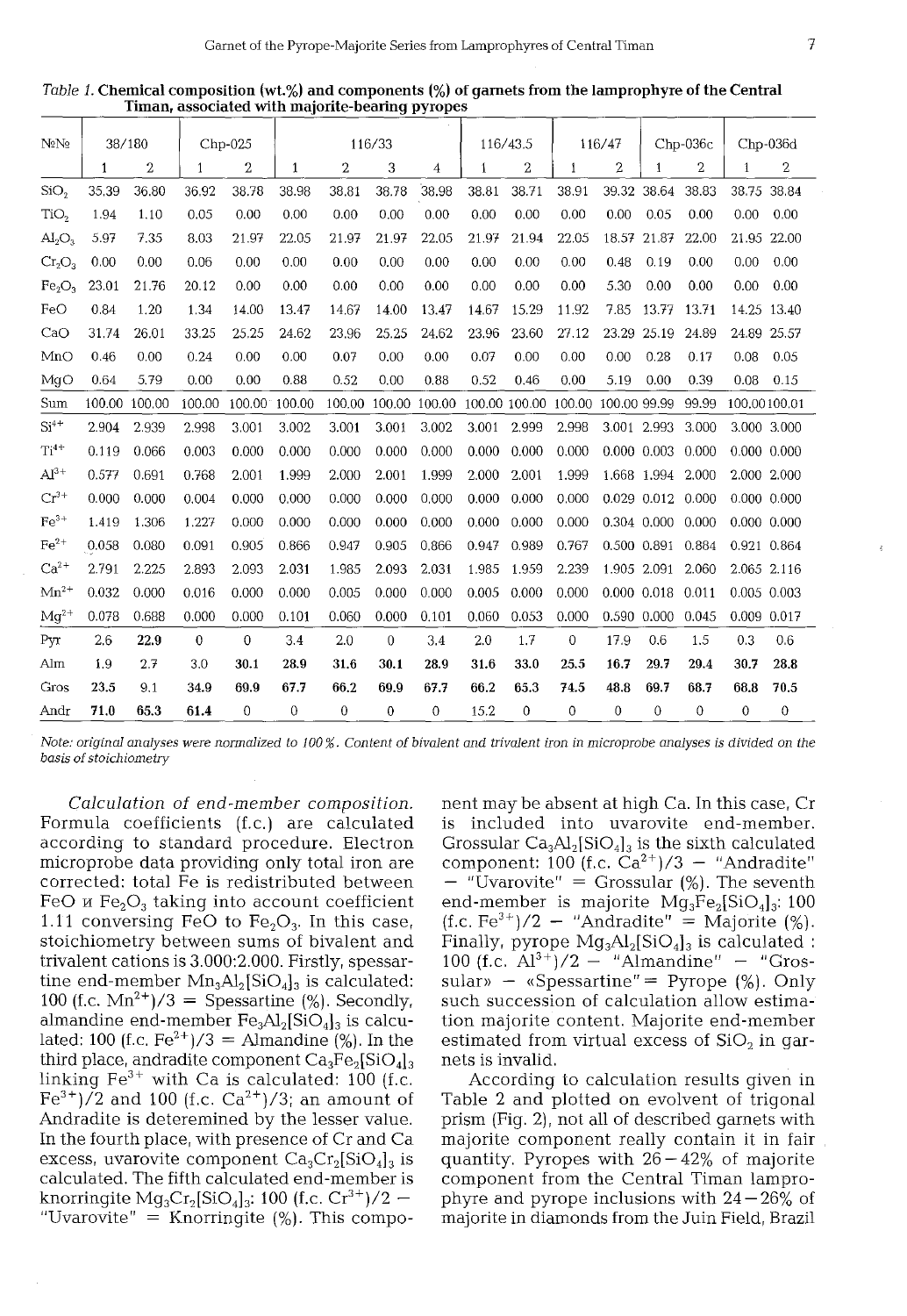are the closest to majorite from the the Coorara meteorite. These garnets and majorite from the Coorara meteorite are Cr- and Ca-free. Majorite component in all other garnets is lesser and ranges from from 2 to 15%, but they are Cr- and Ca-bearing. All described garnets are distinguished by high content of magnesium components (pyrope, knorringite and majorite), i.e., Mg # varies from <sup>75</sup> to 100%. It is apparent that this value is an indicator of high-pressure conditions of formation of mineral assemblage. It should be noted, that in diamond-bearing rocks, majorite component is found in garnets of ultramafic assemblage and does not documented in garnets of the eclogite one.

Majorite garnets reported from spinel and garnet-spinel xenoliths and megacrysts from

alnöites of the Malaita Island, Solomon Islands are attributed to the high-pressure mineral assembalge of, where Ca and Mg perovskite, Al silicate phases, and dimond microcrystal are also involved (Collerson *et ai.,* 2000). Neal *et ai.* (2001) considered this information as untimely and criticized formula coefficients of Si more than 3 calculated on the basis of 12 O. These researchers correctly suggest that most mentioned analyses characterize admixtures of pyroxenes and amphiboles rather than garnets, and they should not assigned to garnets without X-ray diffraction study. We also consider that among analyses of majorite garnets, given by Collerson *et ai.* (2000), not all of them correspond to garnet, and among garnets not all correspond to majorite garnet. However, in

| Compo-                         | Coorara | Brazil          |              |       | Lamprophyre          |             |                         |                                    |                 | Snap-Lake, |          |             |                  |                 |                 | Alnöites      |  |  |
|--------------------------------|---------|-----------------|--------------|-------|----------------------|-------------|-------------------------|------------------------------------|-----------------|------------|----------|-------------|------------------|-----------------|-----------------|---------------|--|--|
| nents                          |         |                 |              |       | of the Central Timan |             |                         |                                    |                 | Canada     |          |             |                  |                 | Malaita Island  |               |  |  |
|                                |         | 108a            | 108b         | 108c  | 102/25               |             |                         | 116/33 116/47 38/180               | SL <sub>5</sub> | $SL3-12$   | $SL3-30$ |             | $SL_3-31$ SL-133 | 161             | 159             | <b>CRN136</b> |  |  |
| SiO <sub>2</sub>               | 43.90   | 42.46           | 41.46        | 40.98 | 42.28                | 41.68       | 41.80                   | 40.74                              | 42.00           | 41.30      | 42.30    | 42.20       | 41.20            |                 | 41.03 40.56     | 40.97         |  |  |
| TiO <sub>2</sub>               | 0.00    | 1.83            | 1.95         | 2.36  | 0.00                 | 0.00        | 0.00                    | 0.00                               | 0.06            | 0.13       | 0.06     | 0.19        | 0.05             | 3.20            | 4.09            | 3.10          |  |  |
| AI <sub>2</sub> O <sub>3</sub> | 6.98    | 17.22           | 18.82        | 18.03 | 14.71                | 13.90       | 13.39                   | 11.55                              | 17.20           | 15.20      | 9.46     | 12.30       | 16.70            |                 | 16.00 15.60     | 14.99         |  |  |
| $Cr_2O_3$                      | 0.00    | 0.10            | 0.12         | 0.07  | 0.00                 | 0.00        | 0.00                    | 0.00                               | 8.37            | 10.20      | 12.80    | 11.80       | 7.71             | 0.01            | 0.05            | 0.00          |  |  |
| Fe <sub>2</sub> O <sub>3</sub> | 21.88   | 10.00           | 10.00        | 9.00  | 14.70                | 15.60       | 16.25                   | 17.93                              | 1.65            | 2.20       | 4.95     | 3.30        | 2.20             |                 | 10.73 11.96     | 11.47         |  |  |
| FeO                            | 0.00    | 3.59            | 4.37         | 5.20  | 0.00                 | 0.00        | 0.44                    | 0.00                               | 4.56            | 4.50       | 3.14     | 3.52        | 5.38             | 0.00            | 0.00            | 0.00          |  |  |
| CaO                            | 0.00    | 0.00            | 0.00         | 0.00  | 0.00                 | 0.28        | 0.67                    | 8.61                               | 3.73            | 4.76       | 5.11     | 4.68        | 5.70             | 9.75            | 9.45            | 9.81          |  |  |
| MnO                            | 0.00    | 0.23            | 0.30         | 0.25  | 0.00                 | 0.37        | 0.34                    | 0.00                               | 0.28            | 0.32       | 0.33     | 0.32        | 0.33             | 0.16            | 0.16.           | 0.16          |  |  |
| MqO                            | 27.61   | 24.48           | 24.16        | 24.00 | 28.31                | 28.18       | 27.10                   | 21.17                              | 22.20           | 21.10      | 21.20    | 21.10       | 20.00            |                 | 14.54 14.27     | 14.90         |  |  |
| Sum                            | 100.37  |                 | 99.81 101.18 | 99.89 |                      |             |                         | 100.00 100.00 100.00 100.00 100.05 |                 | 99.71      | 99.35    | 99.41       | 99.27            |                 | 95.42 96.14     | 95.41         |  |  |
| $Si4+$                         | 3.176   | 3.013           | 2.920        | 2.930 | 2.998                | 2.976       | 2.998                   | 3.003                              | 3.012           | 3.008      | 3.132    | 3.092       | 3.010            |                 | 3.013 2.972     | 3.022         |  |  |
| $Ti4+$                         | 0.000   | 0.098           | 0.103        | 0.127 | 0.000                |             | $0.000$ $0.000$ $0.000$ |                                    | 0.003           | 0.007      | 0.003    | 0.010       | 0.003            | 0.176 0.225     |                 | 0.172         |  |  |
| $AI3+$                         | 0.594   | 1.438           | 1.560        | 1.517 | 1.228                | 1.168       | 1.130                   | 1.002                              | 1.452           | 1.303      | 0.824    | 1.061       | 1.436            |                 | 1.383 1.345     | 1.301         |  |  |
| $Cr^{3+}$                      | 0.000   |                 | 0.006 0.007  | 0.004 | 0.000                | 0.000       | 0.000                   | 0.000                              | 0.474           | 0.586      | 0.748    | 0.683       | 0.445            |                 | $0.001$ $0.003$ | 0.000         |  |  |
| $\mathrm{Fe}^{3+}$             | 1.189   | 0.533           | 0.529        | 0.483 | 0.783                |             | 0.837 0.876             | 0.993                              | 0.089           | 0.120      | 0.275    | 0.182 0.121 |                  | 0.592 0.659     |                 | 0.636         |  |  |
| $\rm Fe^{2+}$                  | 0.000   | $0.213$ $0.257$ |              | 0.310 | 0.000                | 0.000       | 0.027                   | 0.000                              | 0.273           | 0.274      | 0.194    | 0.215       | 0.328            | $0.000$ $0.000$ |                 | 0.000         |  |  |
| $Ca^{2+}$                      | 0.000   | 0.000           | 0.000        | 0.000 | 0.000                | 0.021 0.051 |                         | 0.68                               | 0.287           | 0.371      | 0.405    | 0.367       | 0.446            | 0.767 0.742     |                 | 0.775         |  |  |
| $Mn^{2+}$                      | 0.000   | 0.014 0.018     |              | 0.015 | 0.000                | 0.023       | 0.021                   | 0.000                              | 0.017           | 0.020      | 0.021    | 0.020       | 0.020            | $0.010$ $0.010$ |                 | 0.010         |  |  |
| $Mq^{2+}$                      | 2.974   | 2.586           | 2.534        | 2.555 | 2.988                | 2.996       | 2.894 2.322             |                                    | 2.370           | 2.288      | 2.337    | 2.302       | 2.176            | 1.589 1.557     |                 | 1,636         |  |  |
| Pir                            | 33.3    | 65.0            | 65.0         | 65.0  | 60.9                 | 57.5        | 54.6                    | 50.0                               | 62.7            | 54.4       | 40.2     | 45.5        | 59.5             | 69.0            | 67.0            | 65.0          |  |  |
| Knor                           | 0.0     | 0.0             | 0.0          | 0.0   | 0.0                  | 0.0         | 0.0                     | 0.0                                | 12.7            | 17.2       | 23.8     | 21.7        | 7.5              | 0.0             | 0.0             | 0.0           |  |  |
| Maj                            | 66.6    | 27.0            | 26.0         | 24.0  | 39.1                 | 41.1        | 42.1                    | 26.4                               | 4.5             | 6.0        | 14.0     | 9.1         | 6.0              | 4.0             | 8.5             | 6.0           |  |  |
| Uvr                            | 0.0     | 0.0             | 0.0          | 0.0   | 0.0                  | 0.0         | 0.0                     | 0.0                                | 9.6             | 12.3       | 13.7     | 12.2        | 15.0             | 0.0             | 0.0             | 0.0           |  |  |
| Alm                            | 0.0     | 7.0             | 9.0          | 10.0  | 0.0                  | 0.0         | 0.9                     | 0.0                                | 9.0             | 9.0        | 6.3      | 7.3         | 11.0             | 0.0             | 0.0             | 0.0           |  |  |
| Spes                           | 0.0     | 0.3             | 0.7          | 0.7   | 0.0                  | 0.7         | 0.7                     | 0.0                                | 0.7             | 0.7        | 0.7      | 0.7         | 0.7              | 0.3             | 0.3             | 0.3           |  |  |
| Andr                           | 0.0     | 0.0             | 0.0          | 0.0   | 0.0                  | 0.7         | 1.7                     | 22.6                               | 0.0             | 0.0        | 0.0      | 00          | 0 <sub>0</sub>   | 26 O            | 25 O            | ጋፍ ስ          |  |  |

Table 2. Chemical composition (wt.%) and components (%) of majorite-bearing garnets

Note: garnets from lamprophyre of the Central Timan are our data, the remaider taken from the following publications: Coorara meteorite (Smith & Mason, 1970); inclusions in diamonds, Juin region, Brazil (Kaminsky et al., 2001); inclusions in diamonds, Snap-Lake, Canada *(Pokhilenko et al., 2001); alnd ite, Malaita Island, Solomon Islands, Pacific Ocean (Collerson et al., 2000)*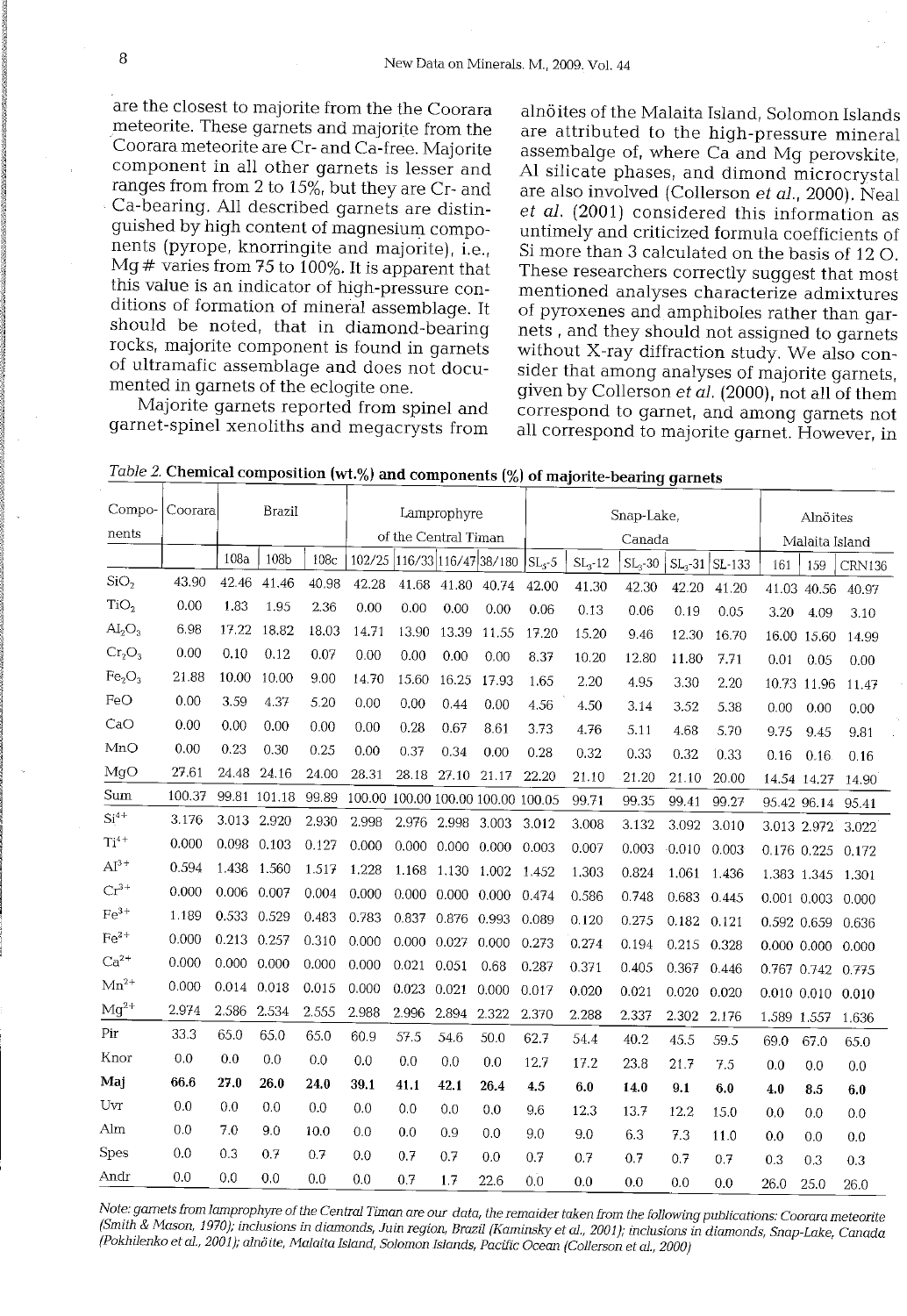separate pyrope-andradite grains of there is a small amount of majorite component (according to our calculations  $4-8.5%$ ).

Formation conditions of mineral assemblage *Ca,Mg-perovskite* + *"majorite"* + *diamond* were estimated by Collerson *et a1.(2000)* through empiric barometer using formula coefficient of Si in garnet formula, which is resulted in very high pressure of 22 GPa and consequently, depth of crystallization of this mineral assemblage of  $400 - 670$  km. These calculated data are consitent with experiments for AI-free iron-magnesium garnets. According to Kato (1986), majorite is stable at  $2000\pm200$ °C and  $20$  GPa.

## **Discussion**

Non-stoichiometry and excess of  $SiO<sub>2</sub>$  in composition of tiny garnet inclusions (size infrequently exceeds 20 microns) in diamond crystals could be caused by: (1) error of microprobe analysis and (2) microinclusions of pyroxenes in garnets. The errors of microprobe analysis might arise due to micrograins of garnets being studied in pyroxene matrix displaying higher Si content in comparison with garnet.

Microinclusions of pyroxenes in garnets are more interesting case. Pyroxene clusters in garnet might be so small that they cannot be detected by conventional techniques and therefore,  $SiO<sub>2</sub>$  content can exceed real concentration in garnet. Oriented inclusions of pyroxenes in garnets, which in turn are enclosed in diamond crystals from Brazil and South Africa, are described by many researchers (Moore *et a1.,* 1991; Haggerty, Sautter, 1990; Sautter *et a1., 1991).* Experimental study (Ringwood, 1967) suggest that oriented pyroxene inclusions found in natural garnets are resulted from exsolution of hypothetical mantle Fe-Mg-silicate. However, it does not follow that homogeneous phase enriched in pyroxene component should be mineral with the cubic garnet structure. Findings of tetragonal almandine-pyrope phase (TAPP) included in diamonds from the San-Luis placers, Juin district, Brazil (Stachel *et a1.,* 2005) support this conclusion. It should be noted that according to cited papers, both tetragonal phases and garnets, containing oriented ingrowths of pyroxenes, are close to almandine-pyrope in composition.

In addition, all the quoted compositions of so called "majorite" with Si excess are characterized by significant Ca, which is not characteristic of original majorite. That is, these

unique pyroxene-garnet assemblages are not  $r_{\text{enduced}}$  and  $r_{\text{enological}}$  and  $r_{\text{enological}}$  for which the International Mineralogical Association approved the name "majorite". Therefore, garnet with Si excess should not be attributted to majorite based only on this feature, in order to avoid dual interpretation of the term majorite.

# **Conclusions**

Majorite was found in nature only in the Coorara meteorite. Similar pyrope with high content of the majorite component  $Mg_3Fe_2[SiO_4]_3$  (24 - 27%) was described as tiny inclusions in superdeep diamonds of Brazil (Kaminsky *et a1.,* 2001). We identified further higher content of majorite component in pyropes (up to 42%) in several samples of lamprophyres from the kersantite and spessartite dikes in the Central Timan. These are the highest content of the majorite component in the terrestrial garnet.

Inclusions of pyrope-majorite in diamonds associated with ferripericlase, perovskite and manganese ilmenite indicate ultrahigh pressure of formation of the garnet. Mantle xenoliths with the pyrope-majorite garnet in volcanic rocks can be served as indicator of deep origin of such rocks. Thus, pyrope with high content of majorite component discovered in the Central Timan lamprophyre for the first time is testimony to superdeep origin of lamprophyre magma, which could be genetically related to primary sources of the Timan diamonds.

Findings of so called tetragonal almandine-pyrope phase suggest that mineralogists are standing at the threshold of discovery of a new mineral species (with lower symmetry than that of garnet or higher, with respect to pyroxene). This mineral in the transformation series pyroxene to garnet would take place similar to wadsleite in the transformation series olivine through wadsleite to ringwoodite.

#### **References**

- *Back ME, Mandarino J.A.* Fleischer's Glossary of Mineral Species 2008. The Mineralogical Record Inc. Tucson. **2008.** 344 p.
- *Collerson K.D., Hapugoda S., Kamber B.S., Williams Q.* Rocks from the Mantle Transition Zone: majorite-bearing xenoliths from Malaita, Southwest Pacific // Science. **2000.** V. 288. P. 1215 - 1223.
- *Haggerty S.E., Sautter V.* Upperdeep (Greater 300 kilometers). ultramafic upper mantle